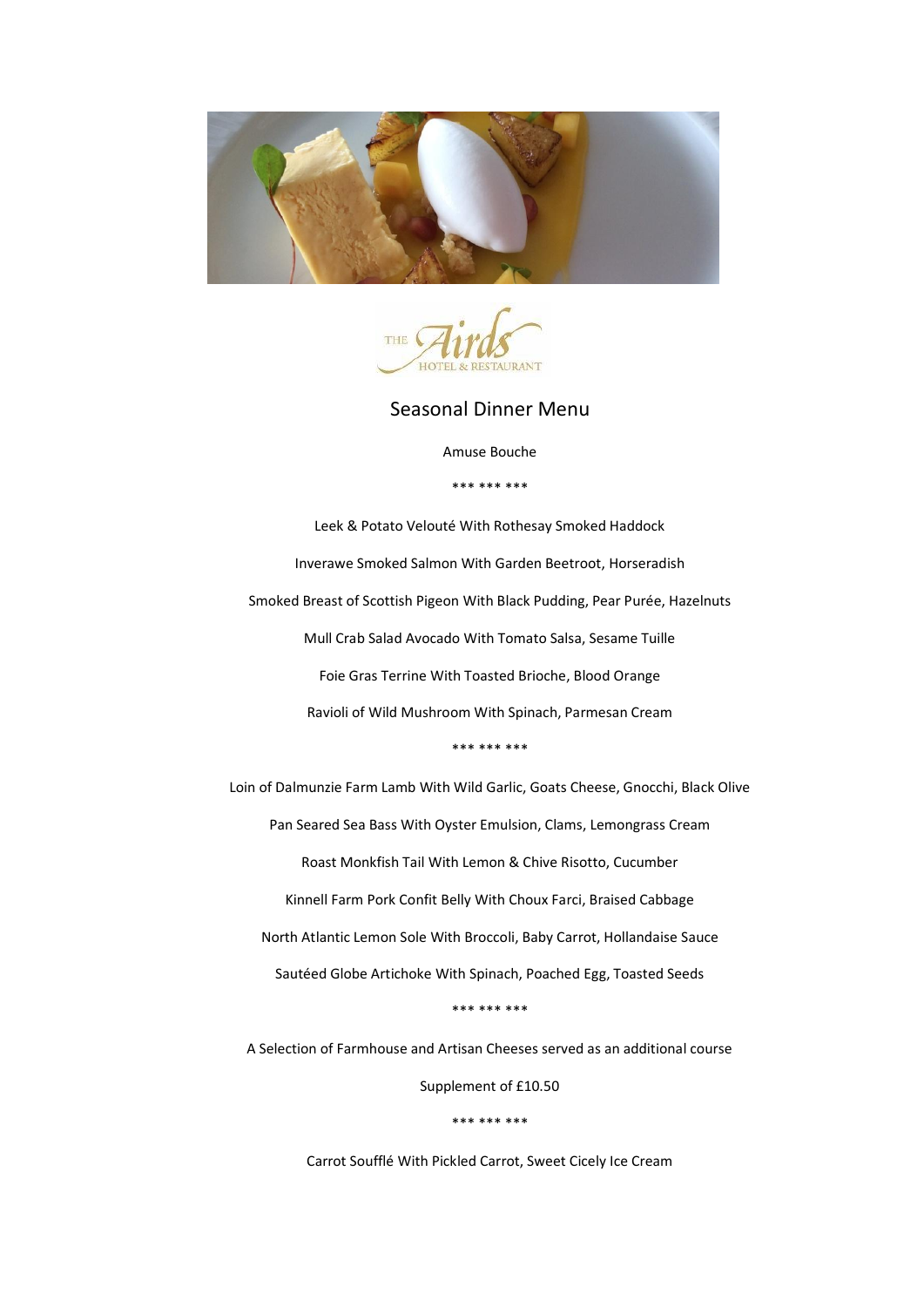(Please allow for a short delay)

Chocolate Mousse Cake With Cherry Sauce, Milk Ice Cream

Warm Pressed Apple Terrine With Salted Caramel, Cinnamon Doughnut, Almond Ice Cream

Passion Fruit Parfait With Mango, Caramelised Pineapple, Coconut Sorbet

A Selection of Homemade Sorbet and Ice Cream

\*\*\* \*\*\* \*\*\*

Tea or Coffee with Petit Fours served in the Lounge

£55.00 inclusive of V.A.T.

(Allergen Awareness: Please ask prior to ordering for our Allergen information details)

#### 3 Course Wine Flight £30.00 per person inclusive of V.A.T.

#### Starter

New World – Riesling, Muddy Water, James Hardwick, Waipara, New Zealand, 2012 (175ml)

Or

Old World – Pinot Nero, La Tunella, Colli Orientali Del Friuli, Italy, 2013 (175ml)

#### Main

New World – Semillon/Sauvignon, The Gathering, The Lane, Adelaide Hills, Australia, 2012 (175ml)

Or

Old World – Coudoulet De Beaucastel, Ch. De Beaucastel, Southern Rhone, France, 2012 (175ml)

Dessert

New World – Elysium Black Muscat, Andrew Quady, California 2013 (100ml)

Or

Old World – Palo Cortado, Emilio Lustau, Jerez, Spain (100ml)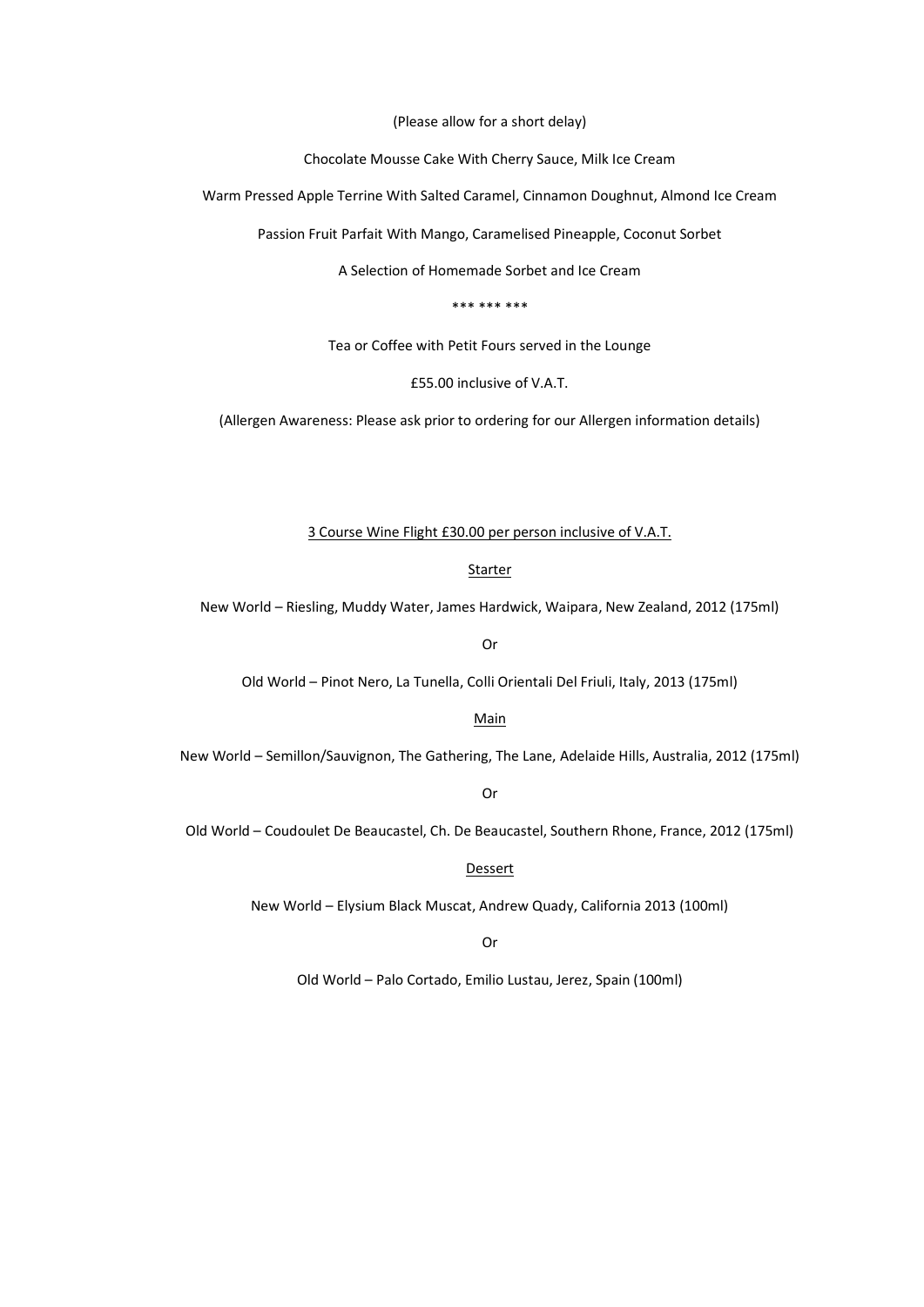



Seasonal "Airds" Tasting Menu

Amuse Bouche

\*\*\* \*\*\* \*\*\*

Mull Crab Salad with Avocado, Tomato Salsa, Sesame Tuille

*Riesling, Muddy Water, James Hardwick, Waipara, New Zealand, 2012 (100ml)*

\*\*\* \*\*\* \*\*\*

Smoked Breast of Scottish Pigeon, with Black Pudding, Pear Puree, Hazelnuts

*Pinot Nero, La Tunella, Colli Orientali Del Friuli, Italy 2013 (100ml)*

\*\*\* \*\*\* \*\*\*

Inverawe Smoked Salmon with Garden Beetroot, Horseradish

*Semillon/Sauvignon, The Gathering, The Lane, Adelaide Hills, Australia, 2012 (100ml)*

\*\*\* \*\*\* \*\*\*

Loin of Dalmunzie Farm Lamb with Wild Garlic, Goats Cheese, Gnocchi, Black Olive

*Coudoulet De Beaucastel, Ch. De Beaucastel, Southern Rhone, France, 2012 (100ml)*

\*\*\* \*\*\* \*\*\*

A Selection of Farmhouse and Artisan Cheeses

(Served as an additional Course - £10.50)

\*\*\* \*\*\* \*\*\*

Carrot Soufflé, Pickled Carrot, Sweet Cicely Ice Cream

*Moscato d'Asti, Antonio e Raimondo, Piemonte, Italy 2014 (75ml)*

\*\*\* \*\*\* \*\*\*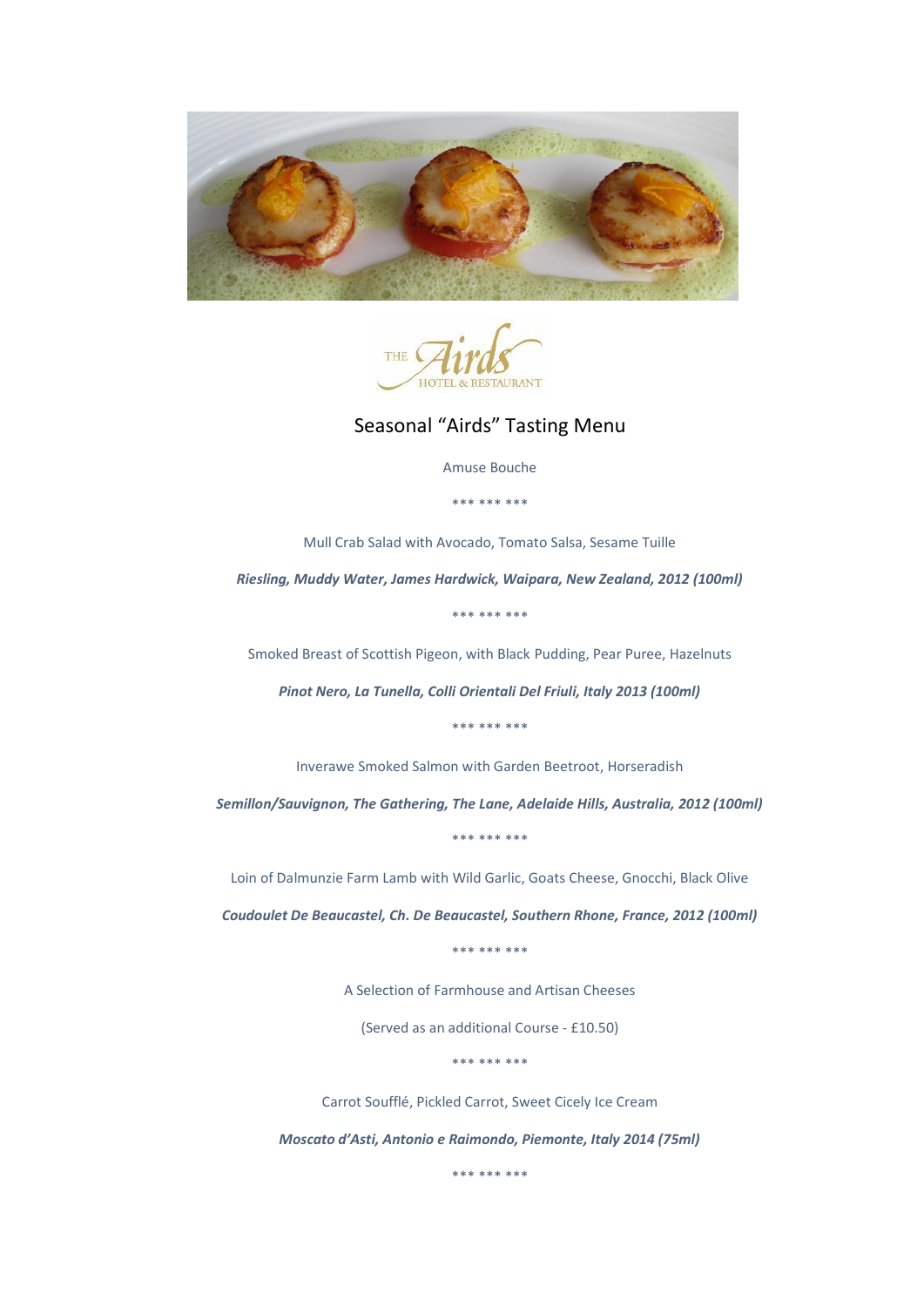Passion Fruit Parfait, Mango, Caramelized Pineapple, Coconut Sorbet

*Elysium, Black Muscat, Quady, Napa, USA, 2014 (75ml)*

\*\*\* \*\*\* \*\*\*

Tea or Coffee with Petit Fours served in the Lounge

#### **£78.00 per person. Tasting Wines £42.50 per person**

We politely request that Tasting Menu diners are seated no later than 8.30pm,

and that all members of your party dine from this menu.

(Allergen Awareness: Please ask prior to ordering for our Allergen information details)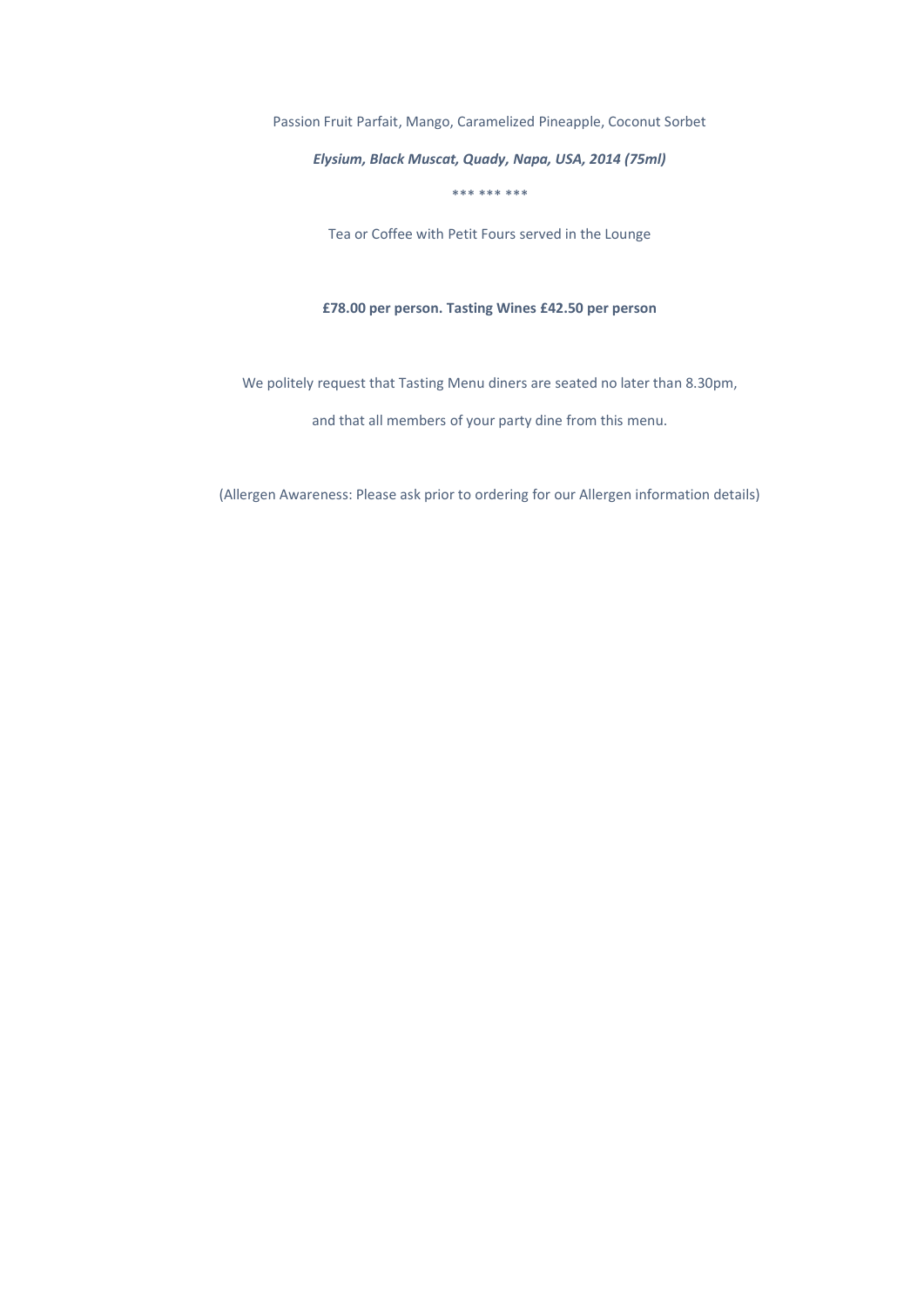



### *CASUAL LUNCH MENU*

Food Served 12.00 – 5.00pm

To make a reservation please contact us on 01631 730236. No reservation is required for our Casual lunch menu. We can also cater for special dietary requirements and can provide a vegetarian menu on request.

# **Starters and Appetisers**

| Marinated Olives and Caramelised Roasted Nuts                          | £3.95  |
|------------------------------------------------------------------------|--------|
| Homemade Bread with Olive Oil and Balsamic                             | £3.95  |
| Chicken Liver Pâté with Oatcakes                                       | £6.95  |
| Homemade Soup with Fresh Bread                                         | £5.50  |
| Inverawe Smoked Salmon with a Horseradish Cream<br>Starter Portion     | £8.95  |
| Inverawe Smoked Salmon with a Horseradish Cream<br>Main Course Portion | £15.95 |
| <b>Starter/Main Portion</b>                                            |        |

Loch Creran Oysters Each £2.00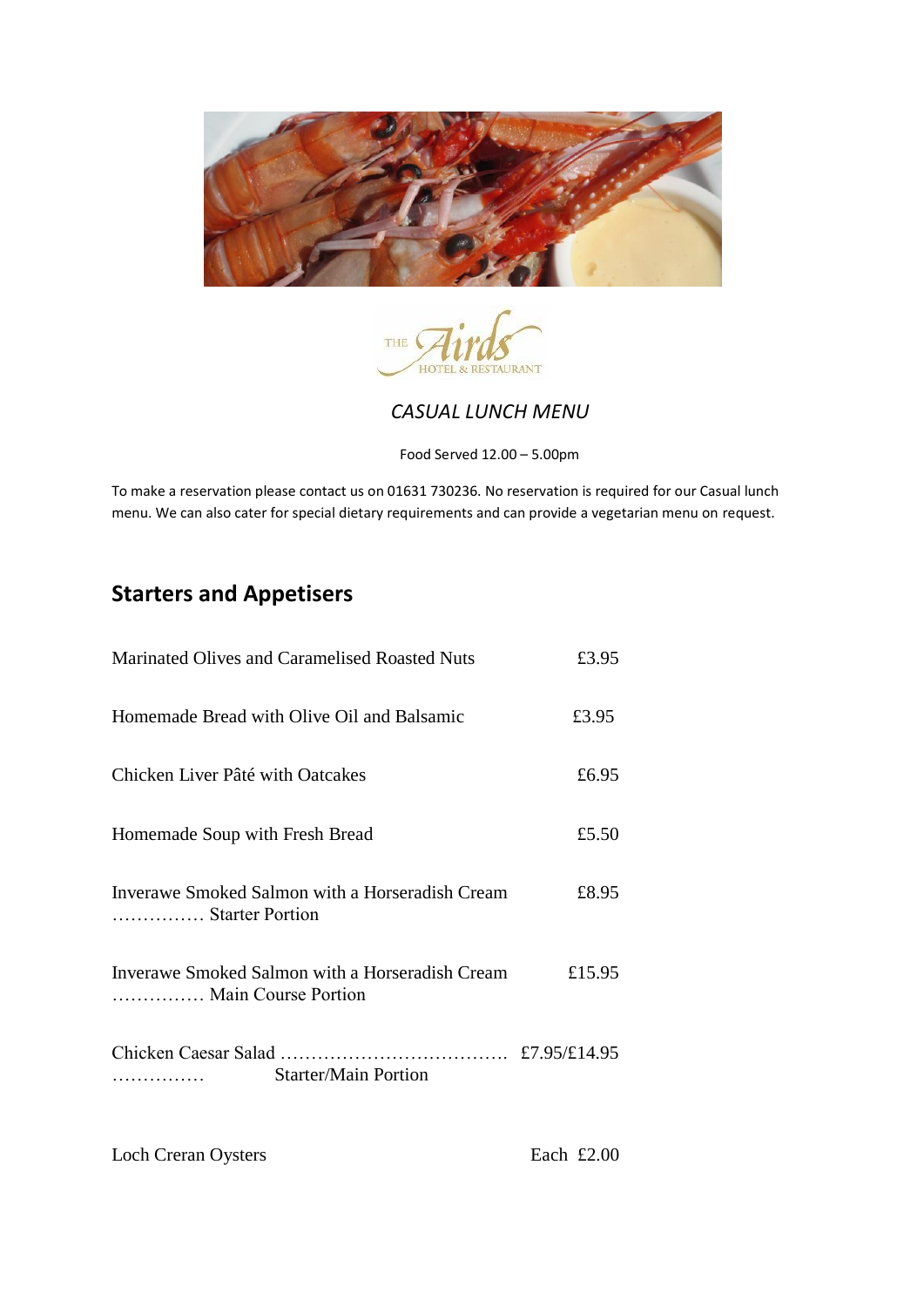## **Main Courses**

| Crab Linguine                                                                      | £13.95                      |
|------------------------------------------------------------------------------------|-----------------------------|
| Loch Linnhe Mussels with Fresh Bread and a White<br>Wine and Garlic Sauce          | £14.50                      |
| Loch Linnhe Mussels with a Bacon and Cider Sauce £14.50                            |                             |
| Fish In Crispy Batter with Homemade Chips, Peas and £15.50<br><b>Tartare Sauce</b> |                             |
| Fresh Grilled Langoustines with a Citrus and Garlic<br>Mayonnaise                  | £19.95                      |
| Grilled Lobster Cooked in Garlic Butter                                            | Half £19.95<br>/Full £34.50 |
| Homemade Venison Burger in a Brioche Bun with<br>Salad and Chips                   | £14.75                      |
| Sirloin Steak with Accompaniments                                                  | £22.95                      |
| Omelette – with a Choice of Ham, Cheese or<br>Mushroom                             | £9.95                       |
| Vegetable Lasagne                                                                  | £12.95                      |
| <b>Deluxe Sandwiches</b>                                                           |                             |
| <b>Steak and Onion</b>                                                             | £12.95                      |
| Club Sandwich                                                                      | £12.95                      |
| <b>Bacon and Brie Ciabatta</b>                                                     | £11.95                      |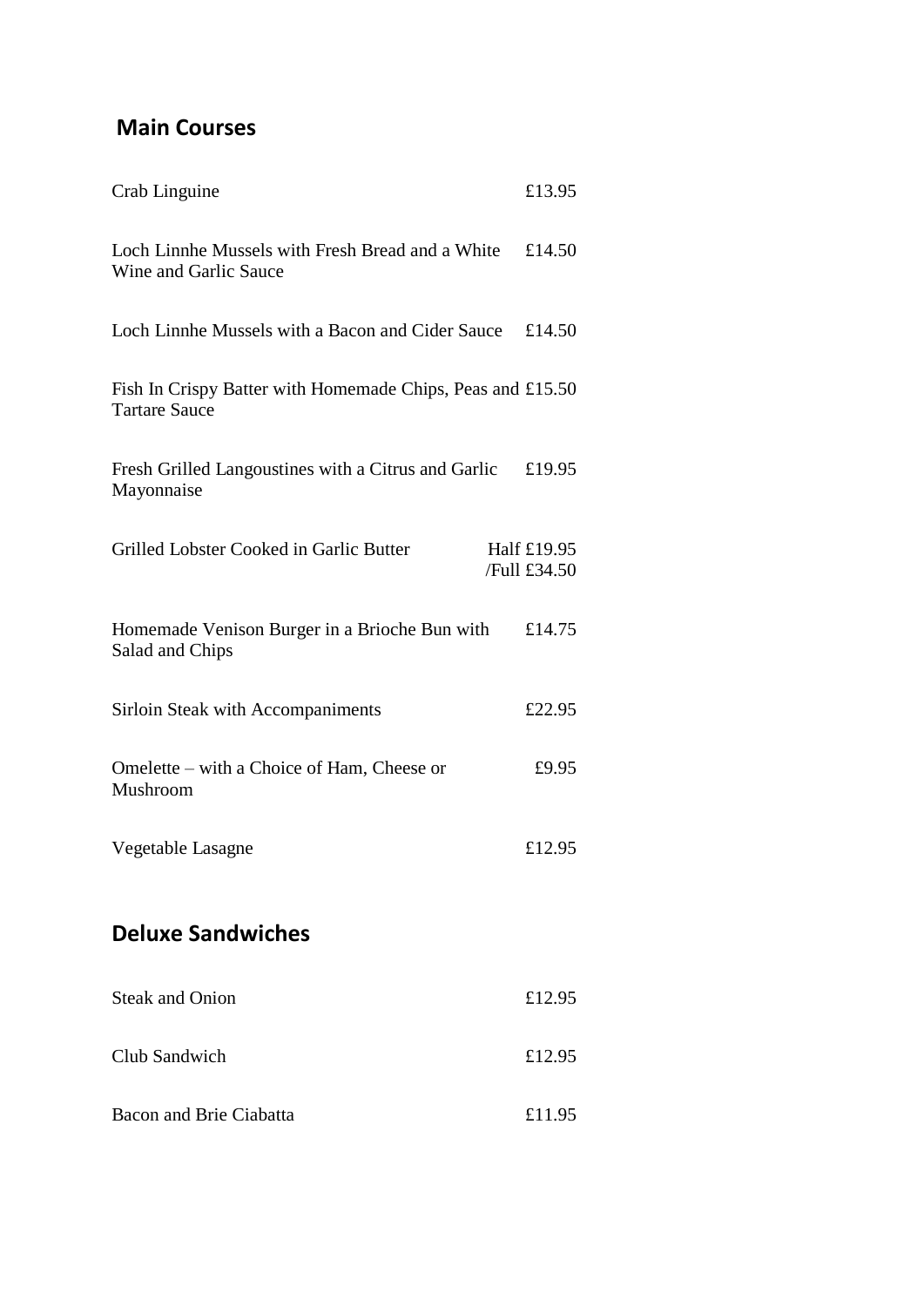| Duo of Smoked Salmon              | £12.50 |
|-----------------------------------|--------|
| Spiced Humous and Halloumi        | £10.95 |
| <b>Sandwiches</b>                 |        |
| <b>Inverawe Smoked Salmon</b>     | £7.95  |
| Beef with Horseradish Sauce       | £7.95  |
| Ham and Mustard                   | £5.95  |
| Isle Of Mull Cheddar with Chutney | £5.50  |

| Tuna and Cucumber | £5.50 |
|-------------------|-------|
|                   |       |

# **Soup and Sandwich**

| Soup of the Day with an Inverawe Smoked<br>Salmon Sandwich           | £12.00 |
|----------------------------------------------------------------------|--------|
| Soup of the Day with a Beef Sandwich and<br><b>Horseradish Sauce</b> | £12.00 |
| Soup of the Day with an Isle of Mull Cheddar<br>Sandwich and Chutney | £9.75  |
| Soup of the Day with a Tuna and Cucumber<br>Sandwich                 | £9.75  |
| Soup of the Day with a Ham and Mustard<br>Sandwich                   | £9.75  |

*All our sandwiches can be served on either white or brown bread (can be served on gluten free bread).*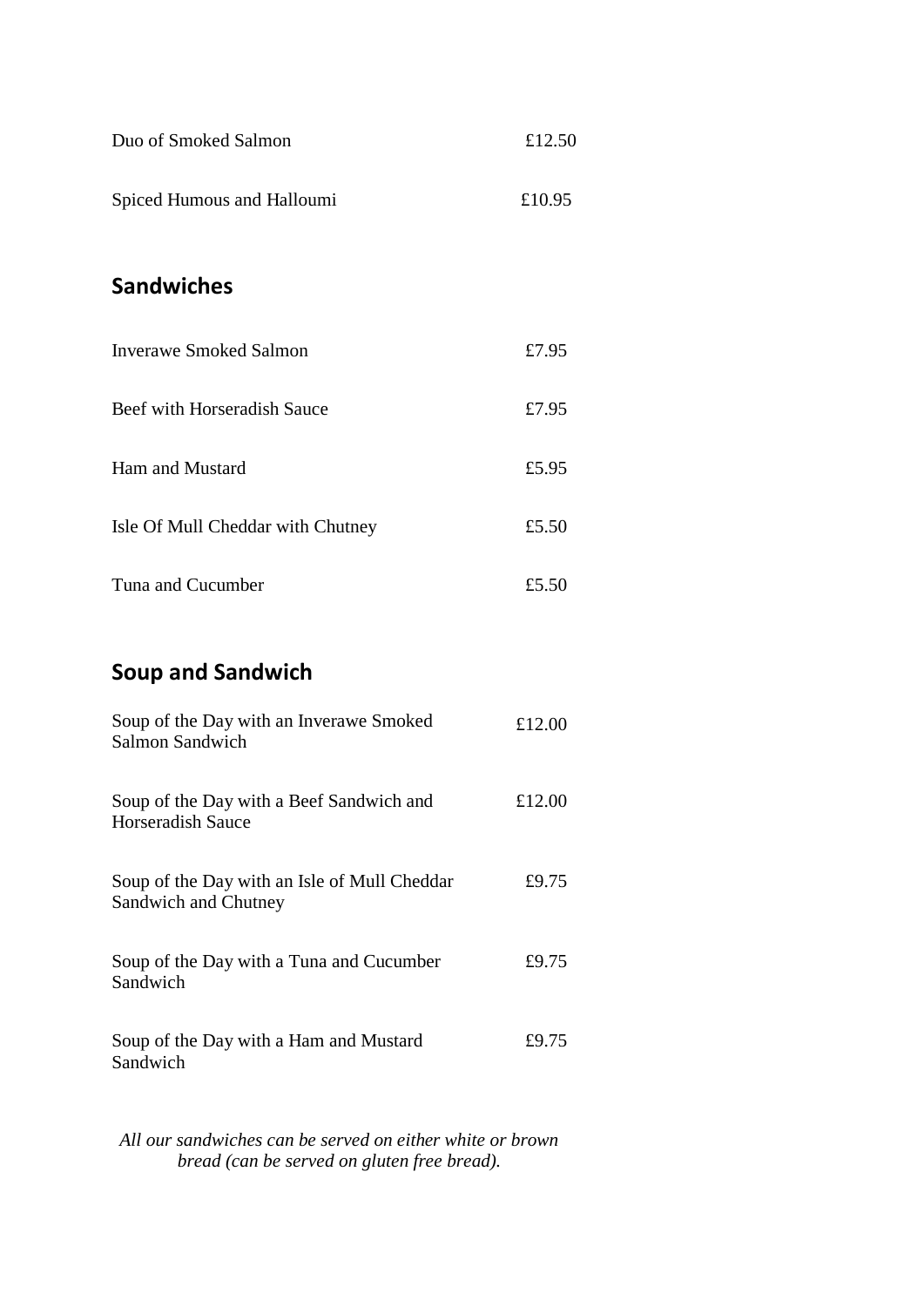### **Children's Selection**

Crispy Fish Fingers £7.50 with Chips and Peas

Cheese Pasta with a £6.50 Salad

Sausage and Mash £6.25 with an Onion Gravy

## **Sides**

| Chips                                | £3.75 |
|--------------------------------------|-------|
| <b>Buttered New</b><br>Potatoes      | £3.75 |
| Tomato and Red<br><b>Onion Salad</b> | £3.75 |

Garden Leaf Salad £3.25

## **Desserts**

Dessert Of The £7.50 Day

Selection of Cheese with Fruit and Biscuit £8.50

Sticky Toffee £5.95 Pudding

Homemade Ice £4.95Cream